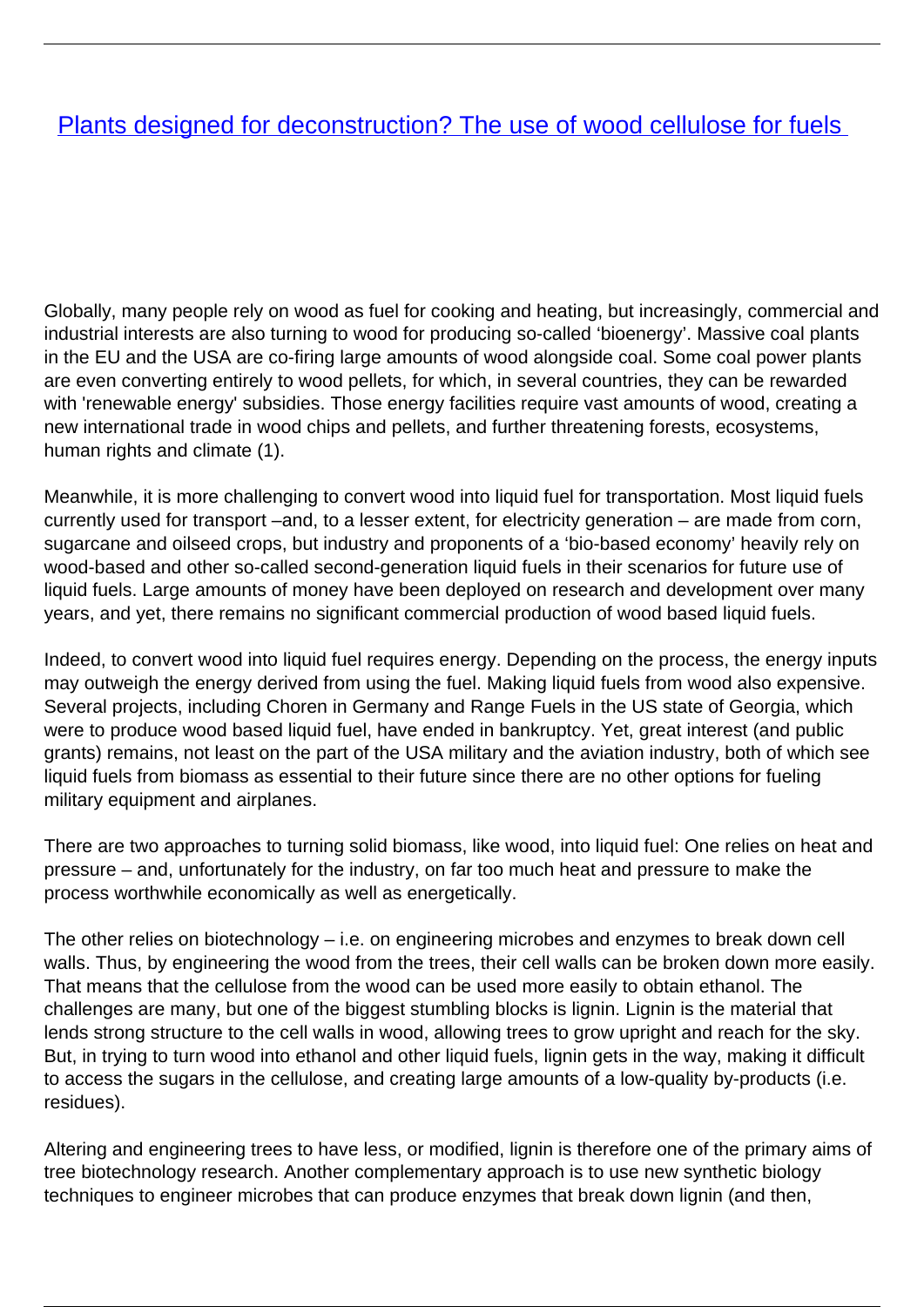perhaps also convert sugars to fuels and other chemicals).

To grasp what research is underway and the mindset behind it, it is worthwhile taking a glimpse into academic publications. In one recent paper entitled "Lignin Bioengineering", the authors state: "Lignin is the primary material responsible for biomass recalcitrance [resistance to breakdown], has almost no industrial utility, and cannot be simply removed from growing plants without causing serious developmental defects. Fortunately, recent studies report that lignin composition and distribution can be manipulated to a certain extent by using tissue-specific promoters to reduce its recalcitrance [resistance to breakdown], change its biophysical properties and increase its commercial value. Moreover, the emergence of novel synthetic biology tools to achieve biological control […] opens new doors for engineering." (2)

Synthetic biology techniques are sometimes referred to as "extreme genetic engineering". They make use of new computer assisted capabilities that allow researchers to analyze and synthesize genetic codes on a computer, working not just with one or two genes, but with sequences of hundreds of genes. These approaches essentially permit the construction of novel life forms (microbes, including yeast, e-coli bacteria and microalgae) programmed as 'living chemical factories' to produce chemicals and compounds considered 'useful' to people. The risks are high and many, especially because containment and control of microbes is virtually impossible. Yet, synthetic biology is proceeding rapidly. Many of the industry's 'top' rated 'biofuel' companies, like the giant agribusiness Syngenta and the German chemical company BASF, use synthetic biology (3). Meanwhile, a number of (non-biofuel) products, that is, products derived from synthetic biology that are not fuels including fragrances, pharmaceuticals and more, are already on commercial markets, without oversight or regulation (4).

Another recent academic paper states: "Redesigning lignin, […] is a promising way to produce plants that are designed for deconstruction." (5)

## Engineering deforestation

An international campaign to halt the commercial release of genetically engineered trees, requests for which are currently pending in Brazil and the USA, is growing in momentum and we can hope that this movement will be as 'recalcitrant' as lignin itself (6).

The campaign points out the potential risks of contaminating wild tree species with traits for 'deconstruction' as well as the virtually inevitable escape of lignin munching microbes from laboratories and refineries. Campaigners are calling for a ban on commercial release of GE trees. There is also growing momentum calling for a moratorium on commercial release of synthetic biology derived products.

The destructive impacts of industrial tree plantations on communities where they exist are well known. Genetically engineered trees are intended to be grown in plantations and will only contribute further to those problems. The impacts of synthetic biology remain unclear but there is growing awareness that some products under development are poised to undermine livelihoods (for example, vanilla growers may lose their market to synthetic producers). Further, the impacts of any release of synthetic microbes that digest plant cellulose into the environment have the potential to be disastrous. Finally, the very large scale of wood that is required to make liquid fuels on commercial scale has the potential to dramatically escalate deforestation and conversion (to plantations) of native forests and ecosystems.